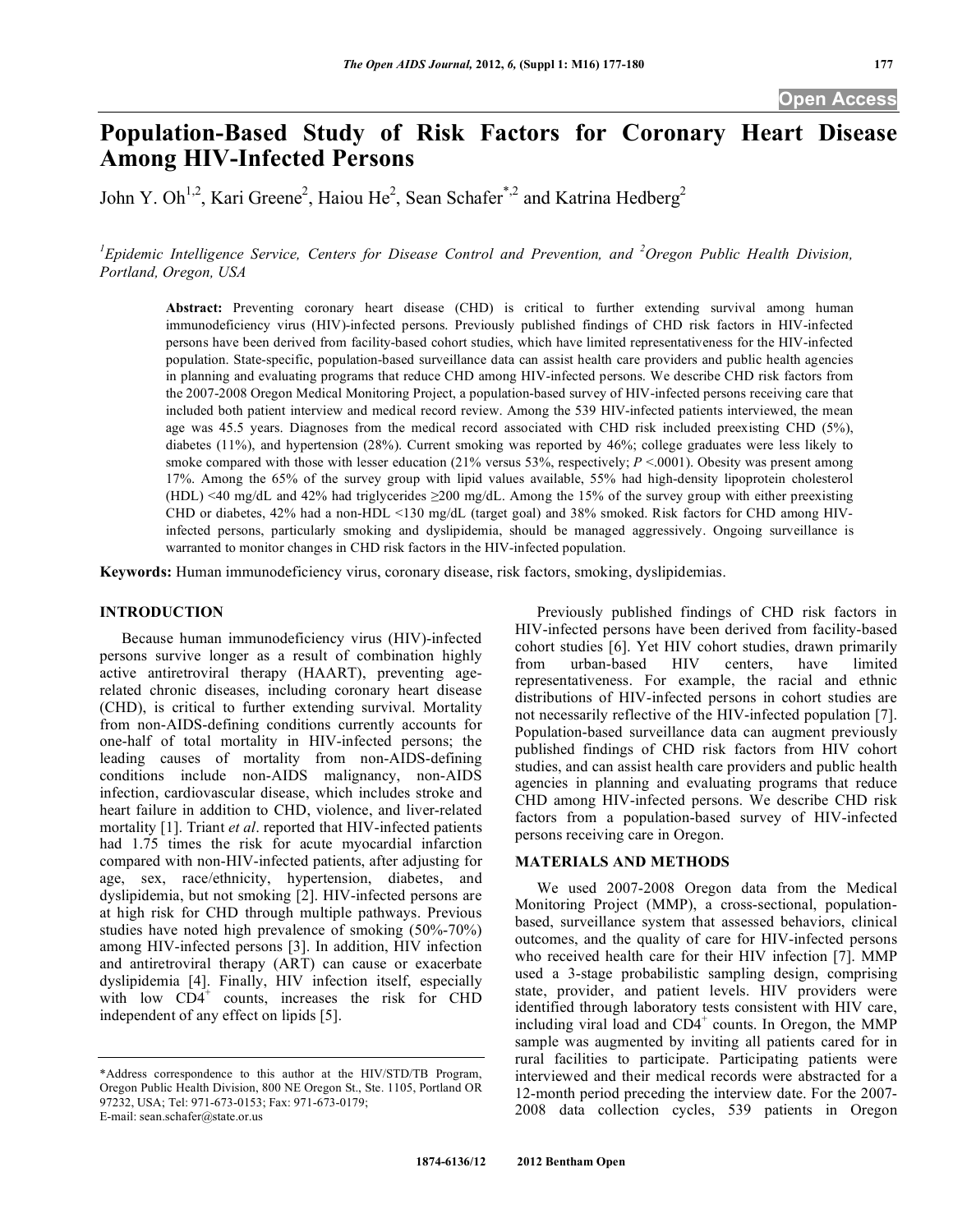participated; the overall unweighted participation rate was 52.8%.

 We evaluated the presence of the following CHD risk factors: diagnosis of preexisting CHD, diabetes or hypertension; total cholesterol (TC)  $\geq$ 240 mg/dL; highdensity lipoprotein cholesterol (HDL) <40 mg/dL; triglycerides  $\geq 200$  mg/dL; current smoking; and obesity, defined as body mass index  $>30$  kg/m<sup>2</sup>. Smoking was determined from patient interview; all other risk factors were abstracted from the medical record. For patients with preexisting CHD or diabetes, we determined the proportion who met a non-HDL target goal of <130 mg/dL, in accordance with National Cholesterol Education Program (NCEP) Adult Treatment Panel (ATP) III guidelines [8]. The non-HDL, calculated by subtracting HDL from total cholesterol, was used because, in the presence of hypertriglyceridemia, non-HDL better correlates with CHD risk than does low-density lipoprotein cholesterol (LDL). (A non-HDL of  $\leq$ 130 mg/dL is comparable to an LDL of  $\leq$ 100 mg/dL; a non-HDL of >160 mg/dL is comparable to LDL >130 mg/dL.) We compared participants in an age group at higher risk for CHD (males  $\geq 45$  years and females  $\geq 55$ years), as defined by NCEP ATP III guidelines, with younger participants.

 All analyses were weighted to account for the complex survey method and rural oversample. We compared differences between younger and older age groups with chisquare tests; a  $P$  value  $\leq 0.05$  was considered statistically significant.

# **RESULTS**

 Among the 539 HIV-infected patients interviewed in 2007-2008, the mean age of the survey group was 45.5 years (range: 18-76 years). Interviews occurred a mean of 12.4 years after HIV diagnosis and, for 95% of the survey group currently taking ARTs, a mean of 10.2 years after initiation of ART.

 For the entire survey group, 5% had a diagnosis of CHD; 11% had diabetes; and 28% had hypertension (Table **1**). Among the entire group, 6% had 2 diagnoses among CHD, diabetes, and hypertension, and 1% had all three of these conditions associated with increased cardiovascular risk. Current smoking was reported by 46%; college graduates were less likely to smoke compared with those with lesser education (21% versus 53%, respectively;  $P < 0.001$ ). Obesity was present among 17%. TC, HDL, or triglycerides were available for 65% of the survey group. The mean values for TC and HDL were 183.9 mg/dL and 39.7 mg/dL, respectively. The triglycerides distribution was skewed to the right; median triglyceride level was 178 mg/dL. Nine percent had TC  $\geq$ 240 mg/dL; 55% had HDL <40 mg/dL; and 42% had triglycerides  $\geq$ 200 mg/dL.

**Table 1. Prevalence of Demographic and HIV Infection Characteristics, and CHD Risk Factors Among HIV-Infected Persons, by Age Risk Group — Oregon, 2007-2008** 

|                                        | Number of<br><b>Patients</b><br>with Data<br>Available | % of Patients<br>with Data<br><b>Available Having</b><br>Characteristic*<br>$(95\% \text{ C}I)$ | <b>Younger Age</b><br><b>Risk Group</b><br>Males <45 Yrs.<br>Females<55 Yrs %<br>$(95\% \text{ CI})$ (n = 263) | <b>Older Age</b><br><b>Risk Group</b><br>Males $\geq$ 45 Yrs,<br>Females $\geq$ 55 Yrs %<br>$(95\% \text{ CI})$ (n = 276) | <b>Prevalence Ratio</b><br>(Older Age Risk<br>Group/Younger<br><b>Age Risk Group)</b> |
|----------------------------------------|--------------------------------------------------------|-------------------------------------------------------------------------------------------------|----------------------------------------------------------------------------------------------------------------|---------------------------------------------------------------------------------------------------------------------------|---------------------------------------------------------------------------------------|
| <b>Demographic Characteristics</b>     |                                                        |                                                                                                 |                                                                                                                |                                                                                                                           |                                                                                       |
| Male                                   | 537                                                    | 90 (87-92)                                                                                      | $82(77-87)$                                                                                                    | 98 (96-99)                                                                                                                | $1.2(1.1-1.3)$                                                                        |
| Self-identified homosexual orientation | 537                                                    | $60(56-65)$                                                                                     | $56(49-63)$                                                                                                    | $65(58-71)$                                                                                                               | $1.2(1.0-1.4)$                                                                        |
| Non-Hispanic white race                | 536                                                    | 75 (70-80)                                                                                      | $67(57-75)$                                                                                                    | 84 (79-88)                                                                                                                | $1.2(1.1-1.4)$                                                                        |
| College graduates                      | 538                                                    | $19(16-23)$                                                                                     | $14(9-18)$                                                                                                     | $25(19-31)$                                                                                                               | $1.9(1.2-2.8)$                                                                        |
| <b>HIV Infection Characteristics</b>   |                                                        |                                                                                                 |                                                                                                                |                                                                                                                           |                                                                                       |
| Currently on antiretroviral therapy    | 508                                                    | 95 (92-97)                                                                                      | $91(86-95)$                                                                                                    | 98 (97-100)                                                                                                               | $1.1(1.0-1.1)$                                                                        |
| Viral load undetectable                | 461                                                    | $77(73-81)$                                                                                     | $68(62-75)$                                                                                                    | 85 (80-90)                                                                                                                | $1.2(1.1-1.4)$                                                                        |
| $CD4^+$ count $>500$                   | 453                                                    | $50(45-55)$                                                                                     | $47(40-54)$                                                                                                    | 53 (46-60)                                                                                                                | $1.1(0.9-1.4)$                                                                        |
| <b>CHD Risk Factors</b>                |                                                        |                                                                                                 |                                                                                                                |                                                                                                                           |                                                                                       |
| Prior diagnosis of CHD                 | 539                                                    | $5(3-8)$                                                                                        | $1(0-2)$                                                                                                       | $10(6-14)$                                                                                                                | $8.7(2.6-29.1)$                                                                       |
| Prior diagnosis of diabetes            | 539                                                    | $11(7-16)$                                                                                      | $9(1-17)$                                                                                                      | $14(9-18)$                                                                                                                | $1.5(0.6-3.8)$                                                                        |
| Prior diagnosis of hypertension        | 539                                                    | $28(23-32)$                                                                                     | $16(11-20)$                                                                                                    | $40(34-47)$                                                                                                               | $2.6(1.8-3.6)$                                                                        |
| Current smoking                        | 538                                                    | $46(41-51)$                                                                                     | 54 (47-62)                                                                                                     | $38(32-45)$                                                                                                               | $0.7(0.6-0.9)$                                                                        |
| Current obesity (BMI $\geq$ 30)        | 449                                                    | $17(13-21)$                                                                                     | $23(17-29)$                                                                                                    | $11(6-15)$                                                                                                                | $0.5(0.3-0.7)$                                                                        |
| $TC \geq 240$ mg/dL                    | 343                                                    | $9(6-13)$                                                                                       | $7(2-11)$                                                                                                      | $12(7-17)$                                                                                                                | $1.8(0.8-3.8)$                                                                        |
| $HDL < 40$ mg/dL                       | 345                                                    | 55 $(48-61)$                                                                                    | $60(50-70)$                                                                                                    | $51(43-58)$                                                                                                               | $0.8(0.7-1.1)$                                                                        |
| Triglycerides $\geq$ 200 mg/dL         | 301                                                    | 42 (35-49)                                                                                      | $44(31-57)$                                                                                                    | 41 (33-49)                                                                                                                | $0.9(0.7-1.3)$                                                                        |

Note. CI, confidence interval; CHD, coronary heart disease; HDL, high-density lipoprotein; TC, total cholesterol; BMI, body mass index.

\* All data are weighted to state population data.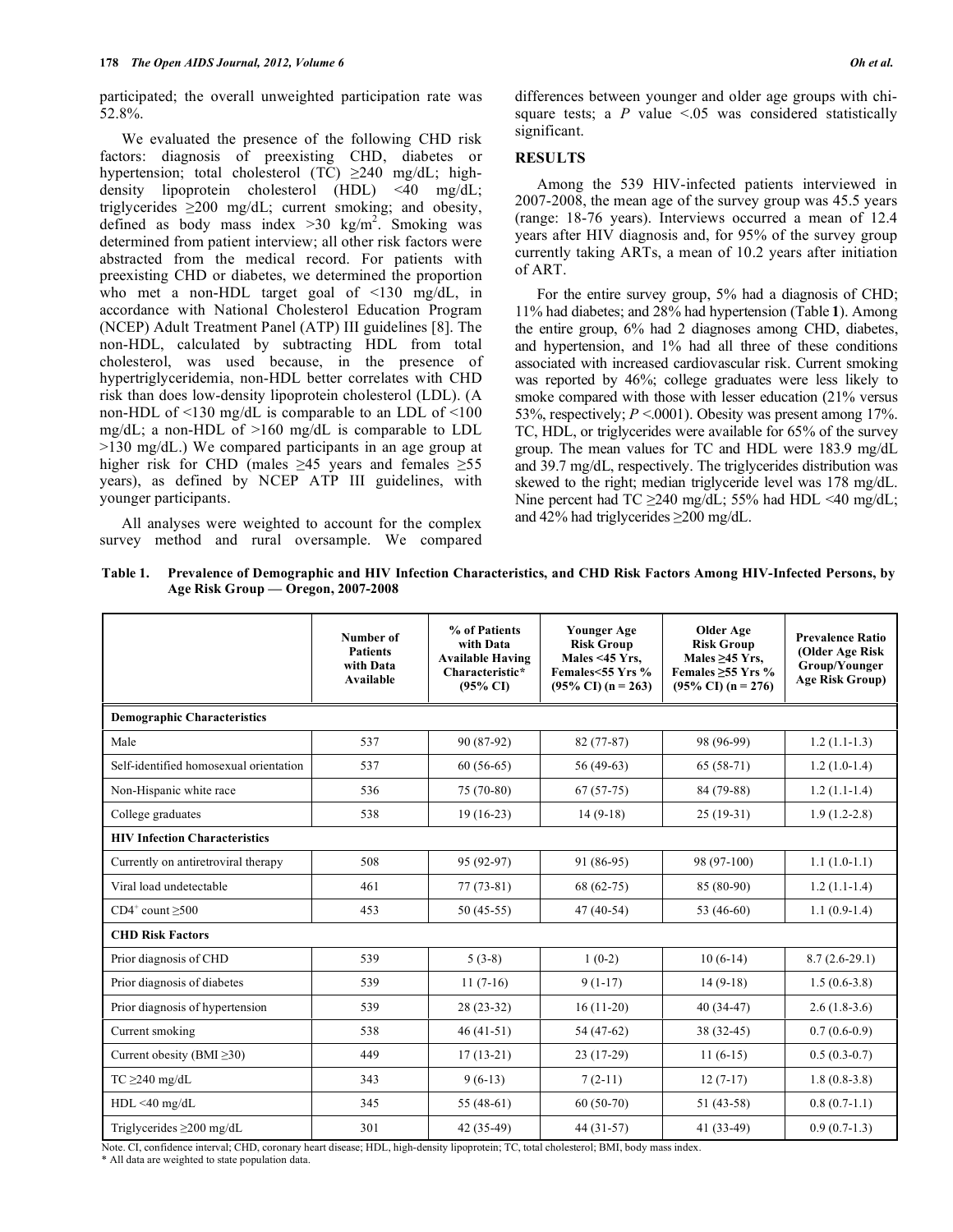In bivariate analysis, compared with those in the younger age group, patients in the older age group were more likely to be male, be non-Hispanic white, have graduated from college, be currently taking antiretroviral therapy, and have undetectable viral load. For CHD risk factors, compared with those in the younger age group, patients in the older age group (males  $\geq 45$  years and females  $\geq 55$  years) had higher prevalence of CHD and hypertension diagnoses, but lower prevalence of smoking and obesity (Table **1**).

 Among the 15% of the survey group with either preexisting CHD or diabetes, 42% had a non-HDL <130 mg/dL; 21% had a non-HDL >160 mg/dL. Current smoking was reported among 38% of those with preexisting CHD or diabetes.

# **DISCUSSION**

In this cross-sectional, population-based survey, we determined that Oregon HIV-infected persons had CHD risk factors notable for high rates of smoking and dyslipidemia, findings comparable to reports from HIV cohort studies [5,6]. In the DAD study, a multinational collaboration of previously established cohorts, the prevalences of current smoking at baseline was 51.5% and total cholesterol  $\geq 240$ mg/dL was 22.2%, compared with 46% and 9%, respectively, in our study [6]. In DAD, the prevalences of previous cardiovascular disease (1.4%), hypertension (8.5%), and diabetes (2.5%) at baseline were lower than our study, likely because the median age in DAD at baseline was 39 years age, compared with the mean age of 45.5 years age in this study. In contrast, in the HIV Outpatient Study, a cohort study of HIV-infected patients receiving care at 10 U.S. HIV specialty clinics, with median age of 42 years at baseline, 49% had hypertension and 9% had diabetes at baseline; 55% were current or former smokers [5]. As some CHD risk factors are highly influenced by patient age, ongoing public health surveillance of risk factors in HIVinfected persons, through population-based surveys, can best monitor dynamic patterns of health.

 Current smoking was >2.5 times as prevalent among HIV-infected persons in Oregon (46%) compared with adults statewide (18%) [9]. Especially concerning was the high smoking prevalence among patients with preexisting CHD or diabetes, who are at highest risk for myocardial infarction and CHD death. Similar to other reports, we confirmed that smoking prevalence was inversely associated with education [10]. Although patients in the older age group were better educated, age differences in smoking prevalence persisted when stratified by education level (data not shown). Survivor bias, however, might have partly explained the lower smoking prevalence among older HIV-infected persons. We did not have information regarding the extent of smoking cessation counseling or treatment to assess to what extent smoking was adequately addressed in clinical settings. Our findings reinforce that intensive strategies to combat smoking and overcome barriers to quitting are needed for HIV-infected persons.

 Participants in the Oregon MMP had lipid patterns characterized by low HDL and high triglycerides. We found 55% of Oregon HIV-infected persons had a HDL <40 mg/dL and 42% had triglycerides  $\geq$ 200 mg/dL, population estimates that were likely overstated because patients with

dyslipidemia were more likely to have had lipid panels drawn over a 12 month period in this cross-sectional survey. Other studies in HIV-infected persons have similarly detected high prevalence of dyslipidemia, albeit with lower estimates of low HDL. In the HIV-HEART study, Reinsch *et al*. found 27.5% had low HDL and 39% had elevated triglycerides [11]; in the Swiss HIV cohort study, Glass *et al*. found 37.2% had low HDL and 35.7% had elevated triglycerides [12]. HDL decreases early in HIV infection and typically does not completely return to premorbid levels with viral suppression. Especially concerning was the prevalence of dyslipidemia among HIV-infected persons with preexisting CHD or diabetes. Fewer than one-half of patients with CHD or diabetes had a non-HDL <130 mg/dL, the target goal; one-fifth had a non-HDL >160mg/dL. Although we did not have information about dietary interventions or drug therapy to manage dyslipidemia, our findings reveal that lipid management among the highest-risk group for CHD was suboptimal.

 Assisting HIV-infected persons in maintaining a healthy weight is especially relevant for younger persons, who had higher prevalence of obesity (23%). Overall, however, obesity was one-half as prevalent among Oregon HIVinfected persons (17%) compared with NHANES (34%) [13]. Weight loss from advanced HIV infection did not account for lower obesity; no association existed between obesity and viral load or  $CD4^+$  count (data not shown). Finally, we identified prevalences of preexisting heart disease, diabetes, and hypertension that, while divergent from some HIV cohort studies, were comparable to the U.S. adult population with similar age and sex distribution.

 This study had certain limitations. First, the sampling frame for the study only included HIV-infected persons who had established care. Thus, the prevalences for diagnoses of CHD, diabetes, and hypertension might have been higher because persons with symptomatic disease might have been more likely to seek care and because persons in care were more likely to have been diagnosed for subclinical conditions. Second, as described previously, a high proportion of the survey group had missing lipid and BMI data. Lipid results were abstracted only during the 12-month surveillance period. If patients without lipid tests recorded were more likely to be judged at low risk for CHD by the clinician or more likely to have had desirable lipid results before the surveillance period, our estimates for the prevalence of dyslipidemia would have been high. Even if all the patients in this survey who had missing lipid data were assumed to have normal lipids, however, 1/4 to 1/3 of Oregon HIV-infected persons would have had dyslipidemia, a higher prevalence than the national adult population in the National Health and Nutrition Examination Survey [14]. Third, because we did not have blood pressure measurements, we were unable to individually calculate the Framingham risk score, which would have provided a more detailed assessment of CHD risk among this population. Risk prediction models, however, should be validated among HIV-infected persons because the Framingham risk score is considered to underestimate CHD risk among the HIVinfected population [15]. Finally, our survey was limited to Oregon HIV-infected persons, and findings might not necessarily apply to the national population.